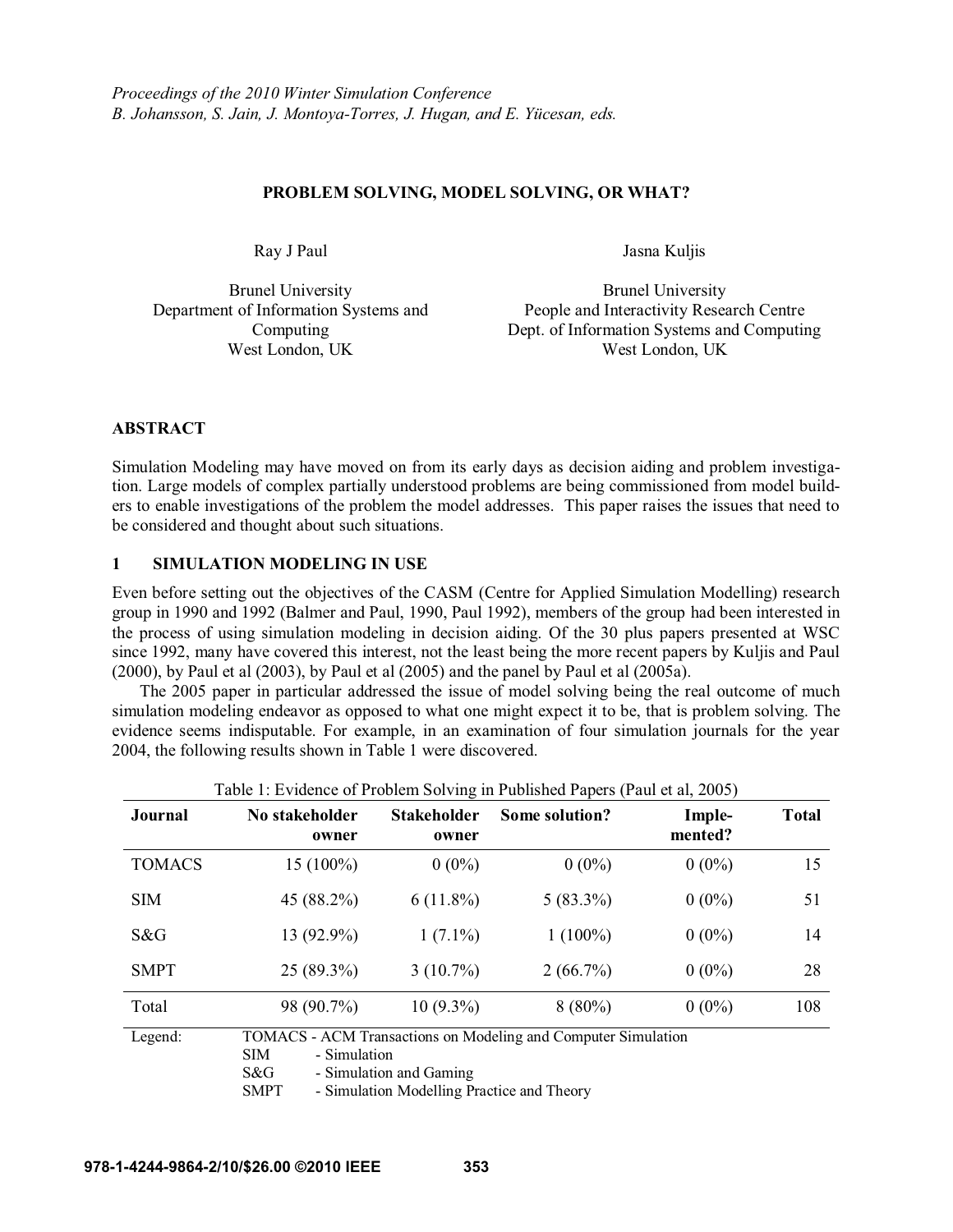Even if matters have improved since 2004, a cursory examination of the literature suggests there has been no major step change, and that papers that have some evidence of some problem stakeholder involvement, or that have some problem solution reported on are at about the same level of 10% of all papers published, and evidence of some implementation based on the simulation study is almost nonexistent.

So the conclusion arrived at in 2005 was that there was too much emphasis in the community on model solving, which can be detrimental to both the study concerned, and to the future use of simulation modeling in decision aiding. Subsequent investigation suggests that there are other considerations that should be included in this big picture view of using simulation modeling, and in this paper we introduce one such consideration in section 4. But first, in sections 2 and 3 we explain two approaches used in decision aiding using simulation modeling. These two approaches will be used to show how modeling with the approach described in section 4 provides many opportunities for the analyst to hurt his/her head when trying to help with these problems, as will be discussed in sections 5 and 6.

# **2 DISPOSABLE MODELING**

As previously described in Paul et al (2003) and Paul et al (2005), when the problem to be studied is to determine what the real problem actually is, the modeling approach would be to use the standard modeling cycle, but assuming it is in error at all times, so that the cycle keeps returning to the question of what the problem really is. So the modeling process is a method of structured debate in order to tease out the problem itself. Table 2 shows the revised modeling approach. Since the problem is being continuously updated, it would be safer to build a new model at each change of understanding, and so the previous model is discarded. Hence the term 'disposable modeling'.

| <b>Step</b>                 | <b>A Common Approach</b>                              | Paul, Eldabi and Kuljis (2003)                                                                                                                      |  |
|-----------------------------|-------------------------------------------------------|-----------------------------------------------------------------------------------------------------------------------------------------------------|--|
| 1                           | Formulate problem and Plan the<br>study               | Problems have owners. They do not understand what the<br>problem is. If they did, they would make decisions. Hence<br>problem formulation is wrong. |  |
| $\mathcal{D}_{\mathcal{L}}$ | Collect data and define a model.                      | What data? How relevant and accurate is it. The model is<br>wrong.                                                                                  |  |
| 3                           | Conceptual model valid?<br>Go to 4, else return to 2. | The conceptual model cannot be valid (this can rarely be<br>even attempted).                                                                        |  |
| 4                           | Construct a computer program<br>and verify.           | Computer programs cannot be verified. The computer pro-<br>gram is wrong.                                                                           |  |
| 5                           | Make pilot runs.                                      | The pilot runs give wrong outputs.                                                                                                                  |  |
| 6                           | Programmed model valid?<br>Go to 7, else return to 2. | The programmed model cannot be valid. The programmed<br>model is wrong.                                                                             |  |
| 7                           | Design experiments.                                   | The experiments are wrong.                                                                                                                          |  |
| 8                           | Make production runs.                                 | The production runs produce wrong outputs.                                                                                                          |  |
| 9                           | Analyze output data.                                  | The analysis is wrong.                                                                                                                              |  |
| 10                          | Document, present, and use re-<br>sults.              | The results are wrong.                                                                                                                              |  |

Table 2. Disposable Modeling When the Problem is Unknown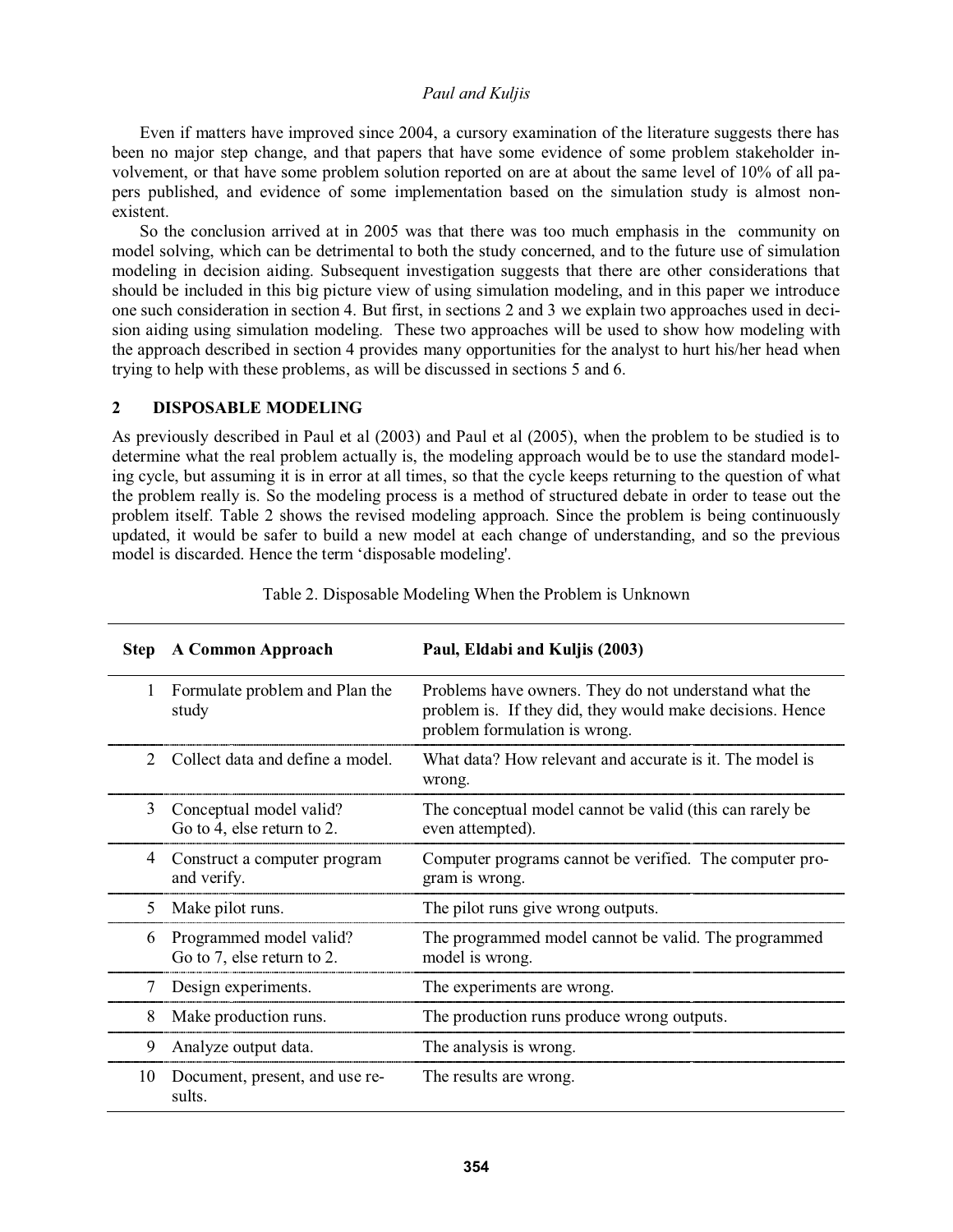This table presents practically motivated observations on the 10 steps of the Modeling Process (Paul, Eldabi and Kuljis, 2003). Simulation is usually resorted to because the problem is not well understood. We might therefore assume that a practitioner's knowledge of the problem is wrong. The 10 steps become a debating device between the practitioner and the problem owners, constantly backtracking, especially to step 1, with the aim to get an ever closer understanding or appreciation of what the problem *really* is. Eventually the problem owners get to a point where they think they understand the problem and then, ignoring the simulation (and the practitioner!), they go off and make decisions and get on with their lives. This by definition ends the simulation process.

# **3 SOFTWARE ENGINEERING**

If the simulation model is being used to emulate some existing or proposed system (for example, a new class of warship), then the model needs to reflect as accurately as possible, and at the right level of fidelity, the actual system being modeled (similar therefore to children's models, a scaled down version of the original, but in this case a numerical model rather than plastic or balsa wood). In this case it may be appropriate to build the model using a classical software engineering approach such as that advocated for some time by Nance (1994). As long as the system being modeled is well understood, then such a static approach may well be suitable and the model used to ask many questions about the behavior of the real system before the latter is built at great cost.

Figure 1 shows the two approaches to modeling discussed so far. They represent, to some extent, two extreme positions. When the problem is well understood, then it is possible to build a model using software engineering techniques. When the problem is unknown, and the modeling is being used to find out what the problem actually is, then the model should at all times represent the current view of the problem at that time. Hence the model should be disposed of and a new model created when the change in understanding is great enough.



Figure 1: The two simulation modeling approaches

#### **4 INVESTIGATIVE MODELING**

Since 2005 we have continued to look into the use of simulation modeling in practice and have discussed with a variety of simulation model suppliers whether they are supplying software to discover the underlying situation, or to represent a well understood problem. The majority of answers were negative about either choice! So what were they doing?

It appears that a lot of simulation modeling consultancy is about the building of a model that can be used to investigate a large problem area which has a high degree of uncertainty as to how all the variables in the problem or system interact. Examples might be a country's economy, or global warming. The mod-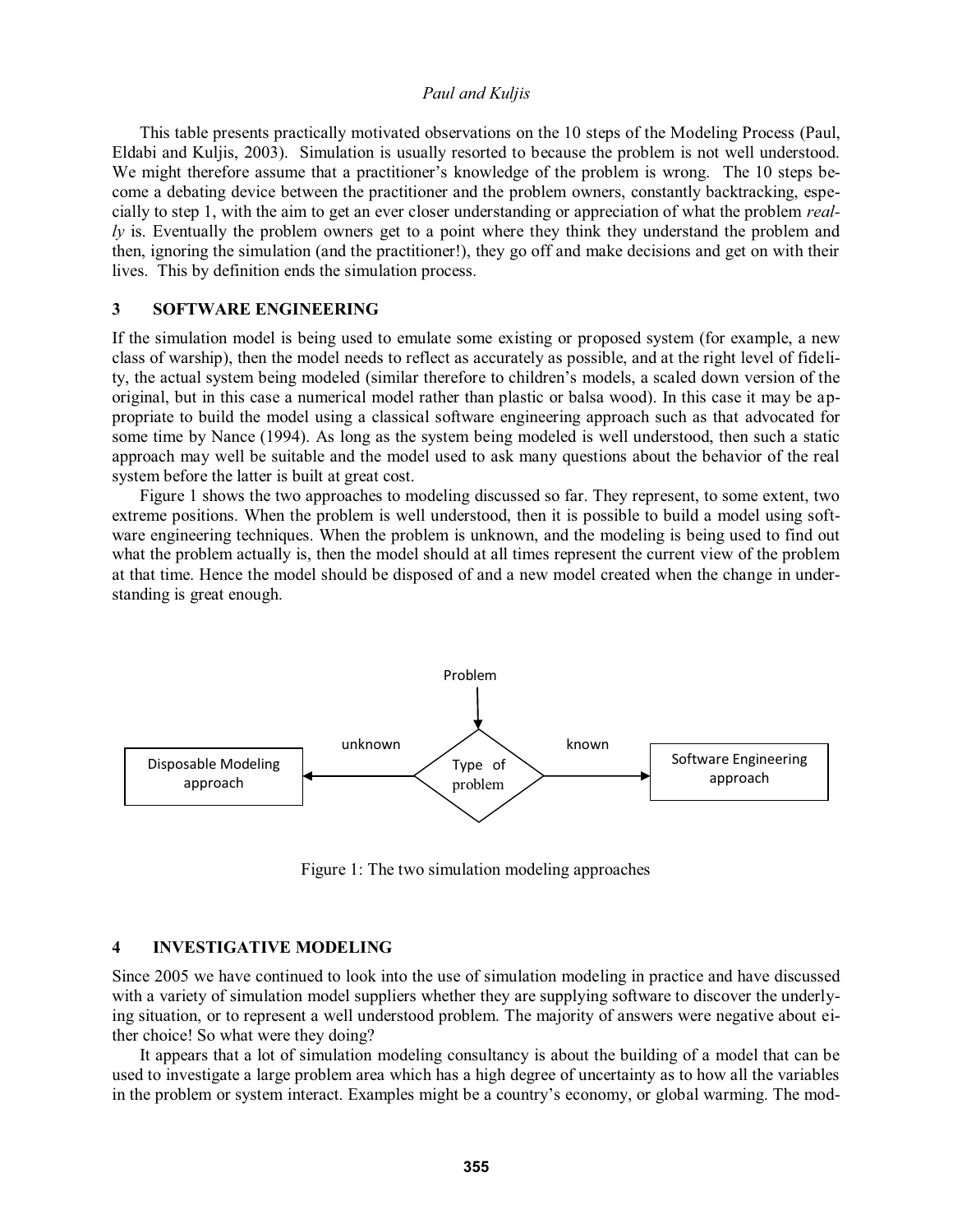el is intended to be used by the customer to investigate a variety of what-if questions about the way the real world works. So, in terms of our approaches to modeling discussed in this paper, this investigative modeling approach would appear to lie somewhere in between the first two approaches (see Figure 2).



Figure 2: The three simulation modeling approaches

#### **5 COMPARING THE THREE APPROACHES**

So, if the problem is known, a model built around this knowledge using software engineering principles can be built and presumably it can then answer the questions it is designed to deal with. Since everything is known, the model if properly verified validated and assured will probably be useful in the hands of intelligent trained analysts.

If the problem is unknown, then quick and dirty model building can enable a fast interactive route to help the customer to become more aware of what the problem is, each model being disposed of after each iteration. The expectation is that when the customer appreciates the problem well enough to their satisfaction, they quit the debating process and go off and make decisions (which are after all their forte).

Investigative modeling appears to lie between these two extremes, with each aspect of the approach used being in contradiction with how the other two situations are dealt with. In other words

- 1. The problem is unknown in its entirety, and yet there is no iterating around disposable models to uncover what the problem is.
- 2. Software Engineering might be used to build the model, even though the problem is not static.

However, how these investigative models are actually built is not published very frequently, so it is difficult to comment. But there are dangers behind the investigative approach in general which we shall now look at.

#### **6 THINGS THAT CAN GO WRONG**

Many years ago the Financial Times had a headline for one of its articles that said something like "Treasury Model Wrong". The 'Treasury Model' being referred to was a model of the U.K. economy. We do not know enough economics to build an accurate economic model for any country, so a Treasury Model cannot be right. The Financial Times headline was a statement of the obvious.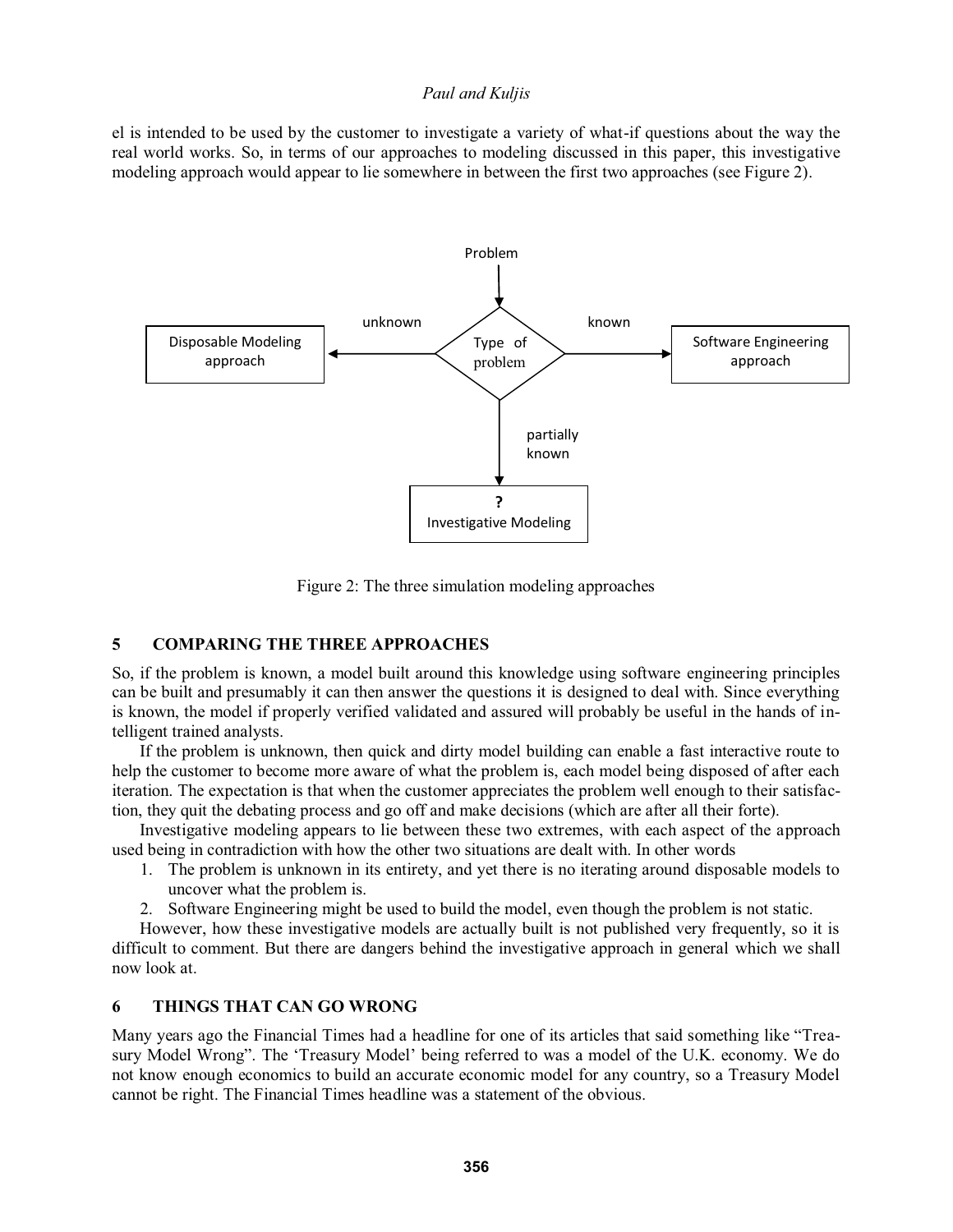Even when we think we know what we are modeling there are many problems: we do not have the software skills to know if the software is doing the right thing; we cannot be certain that the logic of the problem is faithfully represented in the model; we cannot be sure that the assumptions built into the model, the uses it was designed to be put to and not put to, will be adhered to by future users etc. And then with the passage of time, and probably with some model updates, corrections, and possible changes of logic, we cannot be sure of the way the model works at all. For example, some years ago there was a direct fire battle model, an aggregation of more complex models that therefore was not even a true simulation, and which had been built and developed over the course of 10 years by a fair number of very bright scientists. One of the authors (Paul) was a member of the team that were given a contract to go through the code and report back on how it worked. The model needed to be calibrated before serious use, and in particular there was a 'sensitivity' factor which needed to be pre-determined and input to the model. A lot of data for a new study would be spent on determining this sensitivity factor that would then be suitable for the study to be undertaken with the rest of the available data. Analysis of the code showed that the sensitivity factor, which was read into the model run, was stored but never applied. It had been disconnected some years earlier!

Apart from the above problems, investigative modeling has uncertainties about the problem which affect model structuring. How do you go about dealing with this? Presumably not by disposable modeling. Are there any mechanisms, processes, procedures being used to tease out the unknown to enable the mod el to be enhanced? Or is this the customers' problem?

#### **7 CONCLUSIONS**

Simulation Modeling has matured, and now research centers, and private and government research agencies, are commissioning the development of quite complex models of complex partially understood problem areas. The commissioners of such models expect to get a working model to carry out their investigations. The developers of such models expect to deliver what was asked for.

But who is looking after the veracity of the model, checking on the inbuilt unknown behaviors of the problem, maintaining records of what has been uncovered about the problem domain as experiments are carried out in order to update the model? These matters may be well in hand, but there is little public evidence of that. Such evidence as there is should be put in the public domain to benefit all such research, and if the evidence is weak, then a program of research into these issues needs to be urgently funded.

#### **REFERENCES**

- Balmer, D.W. and R.J. Paul. 1990. Integrated Support Environments for Simulation Modelling. In *Proceedings of the 1990 Winter Simulation Conference,* ed. O. Balci, R.P. Sadowski and R.E. Nance, 243-249. Piscataway, New Jersey: Institute of Electrical and Electronics Engineers, Inc.
- Kuljis, J. and R.J. Paul. 2000. A Review of Web Based Simulation: Whither We Wander? In *Proceedings of the 2000 Winter Simulation Conference*, ed. J.A. Joines, R.R. Barton, K. Kang and P.A. Fishwick, 1872-1881. Piscataway, New Jersey: Institute of Electrical and Electronics Engineers, Inc.
- Nance, R.E. 1994. The Conical Methodology and the Evolution of Simulation Model Development, *Annals of Operations Research* 53:1-45.
- Paul R.J. 1992. The Computer Aided Simulation Modeling Environment: An Overview. In *Proceedings of the 1992 Winter Simulation Conference*, ed. J.J. Swain, D. Goldsman, R.C. Crain, and J.R. Wilson, 737-746. Piscataway, New Jersey: Institute of Electrical and Electronics Engineers, Inc.
- Paul, R.J., T. Eldabi, and J. Kuljis. 2003. Simulation Education Is No Substitute For Intelligent Thinking. In *Proceedings of the 2003 Winter Simulation Conference*, ed. S. Chick, P.J. Sánchez, D. Ferrin, and D.J. Morrice, 1989-1993. Piscataway, New Jersey: Institute of Electrical and Electronics Engineers, Inc.
- Paul, R.J., T. Eldabi, J. Kuljis, and S.J.E. Taylor. 2005. Is Problem Solving, Or Simulation Model Solving, Mission Critical? *In Proceedings of the 2005 Winter Simulation Conference*, ed. M.E. Kuhl,